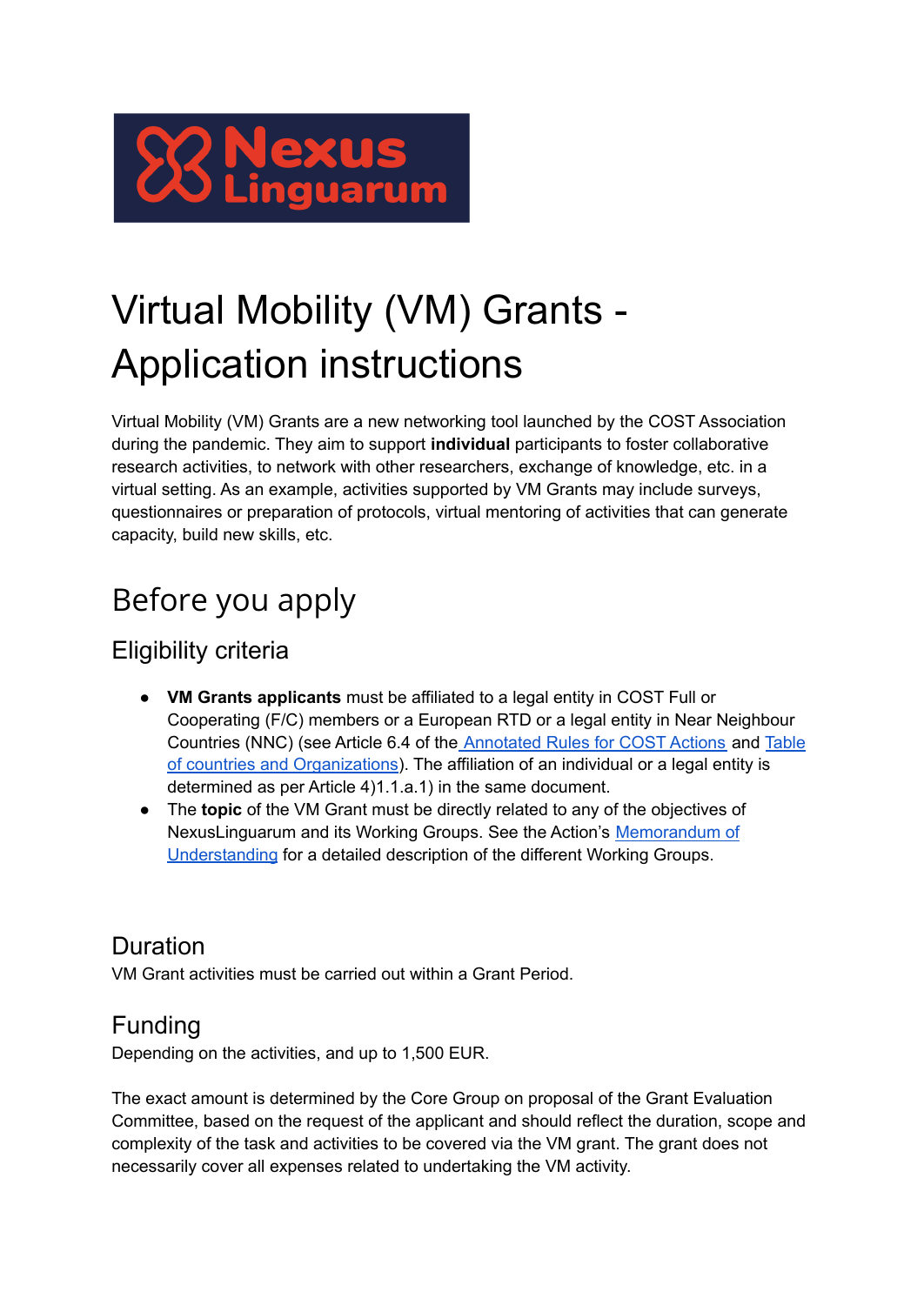Given that this is a grant, submission of a budget or receipts is not required.

## Applying for a VM Grant

If you want to apply for a VM Grant,

- Read carefully the [Annotated](https://www.cost.eu/uploads/2022/02/COST-094-21-Annotated-Rules-for-COST-Actions-Level-C-2022-02-15.pdf) Rules for COST Actions, and in particular **Annex 2.**
- If you do not already have an e-COST account, create one at [https://e-services.cost.eu;](https://e-services.cost.eu) make sure that you upload your CV in your profile.
- Submit an application online at: <https://e-services.cost.eu/activity/grants>

#### **The application must include the following information:**

- To be filled in e-COST:
	- Title
	- Start and end date (within the active Grant Period)
	- Budget requested by the applicant
- To be uploaded to e-COST:
	- Application form (following the template at [https://www.cost.eu/VNS\\_GrantApplication\)](https://www.cost.eu/VNS_GrantApplication) describing: Main Objective, description of the work to be carried out by the applicant, plan for participation, expected outcomes and description of the contribution to the Action MoU objectives

### After you apply

Upon receipt of your application, the Grant Evaluation Committee will evaluate your proposal based on the evaluation criteria detailed in the following subsection.

Upon approval of the application, you will receive a Grant Letter from the Grant Holder stating the approved amount and the conditions for receiving the grant.

If your application is rejected, you will receive adequate justification to help you re-submit your application, should you wish to.

### Evaluation criteria

- Proposal contents: contribution to NexusLinguarum objectives; contribution to the WGs activities; promotion of research collaboration across borders; capacity building activities and knowledge transfer; proof of the virtual nature of the work plan (e.g., exploitation and/or creation of virtual tools and materials, activities carried out in a virtual setting, etc.); appropriateness of the budget. In the proposal, the applicants should demonstrate that the activity is carried out with intense usage of virtual communication tools, and following a similar collaboration scenario as would a physical mobility such as an STSM.
- Contribution to the COST rules (excellence and inclusiveness)